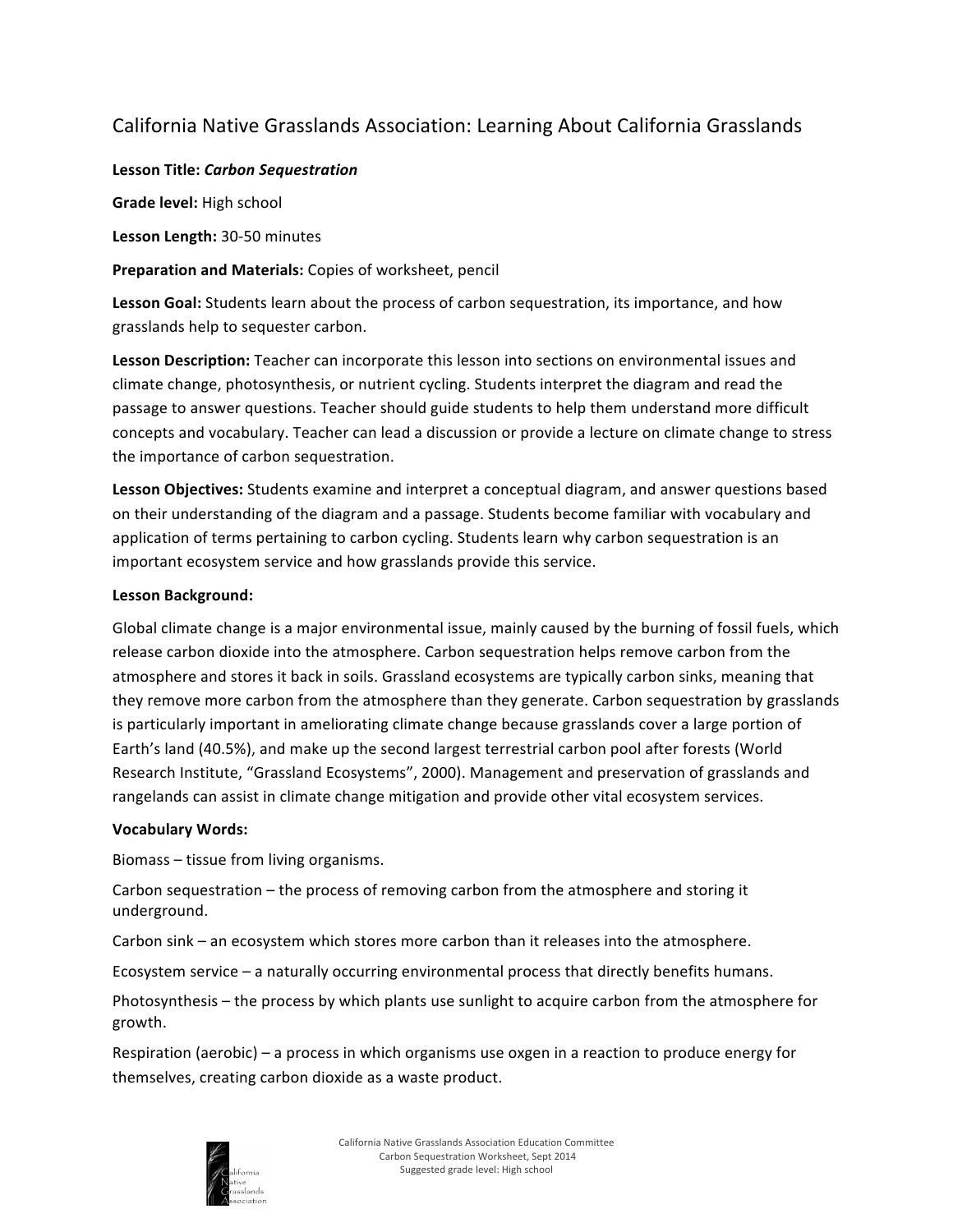

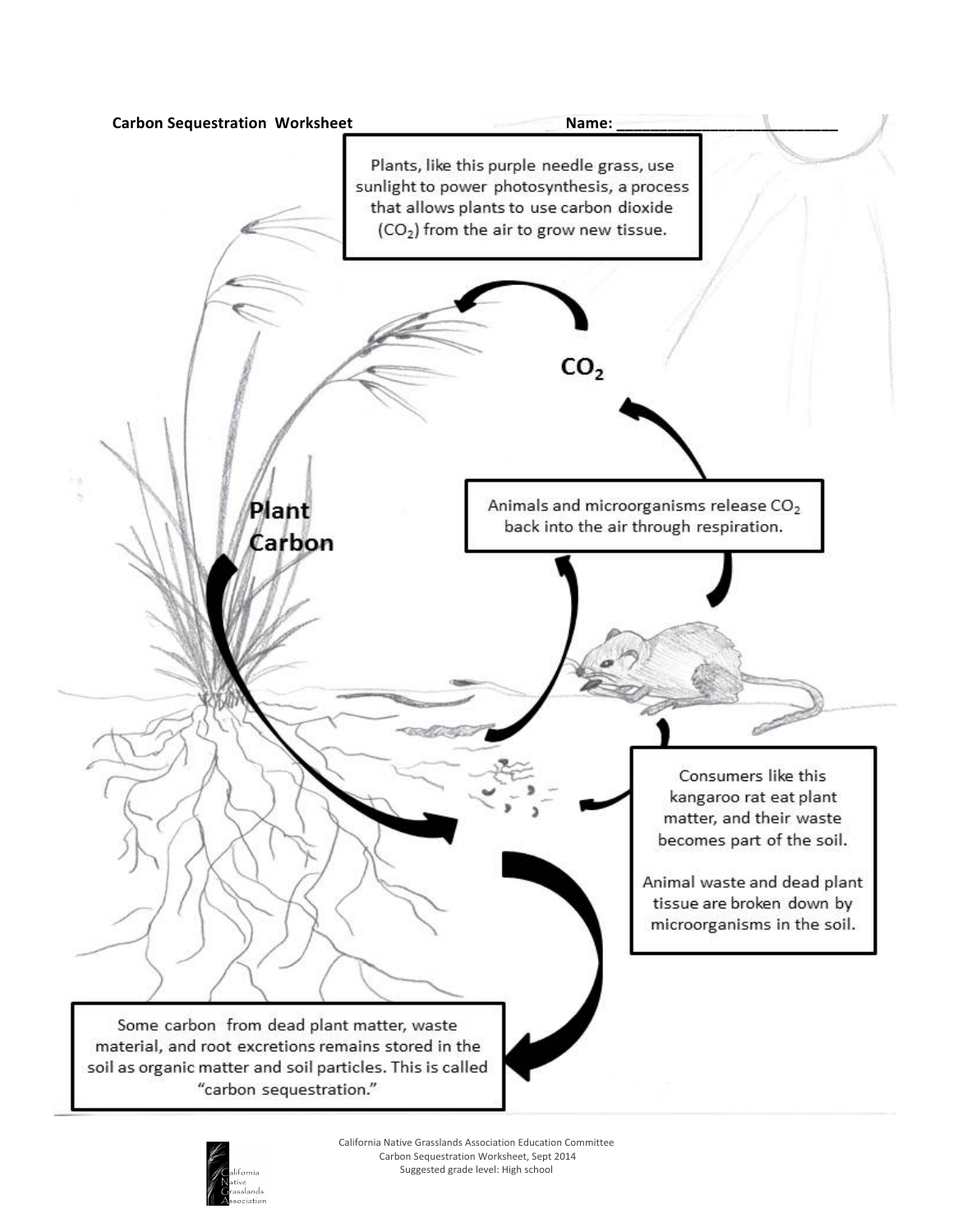#### Carbon Sequestration Worksheet **And Carbon** Sequestration Worksheet **And Carbon** Sequestration and Carbon Sequestration and Carbon Sequestration and Carbon Sequestration and Carbon Sequestration and Carbon Sequestration an

Interpret the diagram on the previous page to answer the following questions. Answer the questions 1 and 2 using complete sentences. Fill in the blanks for question 3.

- 1. What is photosynthesis?
- 2. From what source do plants obtain carbon?
- 3. Carbon from plants can either be transformed back into \_\_\_\_\_\_\_ in the atmosphere through a process called\_\_\_\_\_\_\_\_\_\_\_\_\_\_\_\_\_\_\_\_\_, which is performed by microorganisms and animals, or it can be stored in the\_\_\_\_\_\_\_\_\_ in a process known as \_\_\_\_\_\_\_\_\_\_\_\_\_ \_\_\_\_\_\_\_\_\_\_\_\_\_\_\_\_\_\_.

Read the following passage and answer the questions below:

Some ecosystems absorb more atmospheric carbon than they release, making them "carbon sinks." Forests are known to be important for sequestering carbon in this way. More recently scientists have learned that grasslands can also act as carbon sinks. In fact, grasslands store the second largest amount of carbon after forests worldwide. In grasslands, there is usually more plant biomass below ground than above ground. Perennial grasses, such as the native California purple needle grass, have roots that can reach 20 feet deep into the ground. These roots deposit carbon in deep soil layers as they die. In addition, grasslands are particularly important for carbon sequestration because they cover a large portion of Earth's land – about 40%.

Carbon sequestration is what is known as an "ecosystem service," or a naturally occurring environmental process that directly benefits humans. Fossil fuels such as gas, oil and coal are made from plant material that is millions of years old and buried deep underground. Burning these fuels releases carbon, in the form of carbon dioxide  $(CO<sub>2</sub>)$ , into the atmosphere. Too much carbon dioxide in the atmosphere acts as an insulating "blanket," and is a major cause of global climate change. Carbon sequestration by grasslands and other ecosystems helps take some carbon out of the atmosphere and put it back into the soil, where some of it will become permanently stored underground once again.

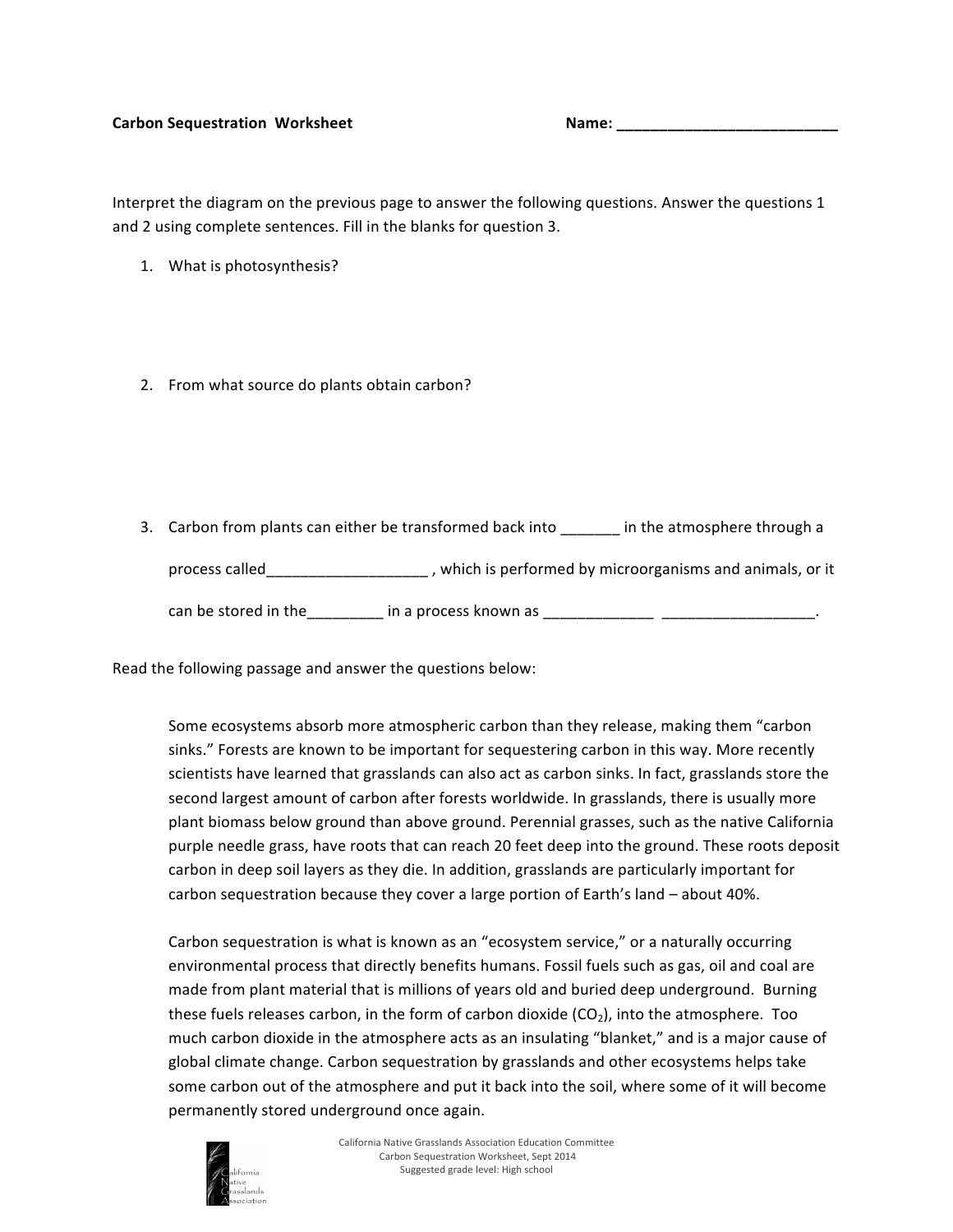### Carbon Sequestration Worksheet **1994** Mame: 1996 Mame: 2008 Mame: 2008 Mame: 2008 Mame: 2008 Mame: 2008 Mame: 2008 Mame: 2008 Mame: 2008 Mame: 2008 Mame: 2008 Mame: 2008 Mame: 2008 Mame: 2008 Mame: 2008 Mame: 2008 Mame: 20

Using complete sentences, answer the following questions about the passage you read.

4. What is a "carbon sink"?

5. What is an ecosystem service?

6. Why is carbon sequestration important?

7. How is carbon sequestration an ecosystem service?

8. Why are grasslands important for carbon sequestration?